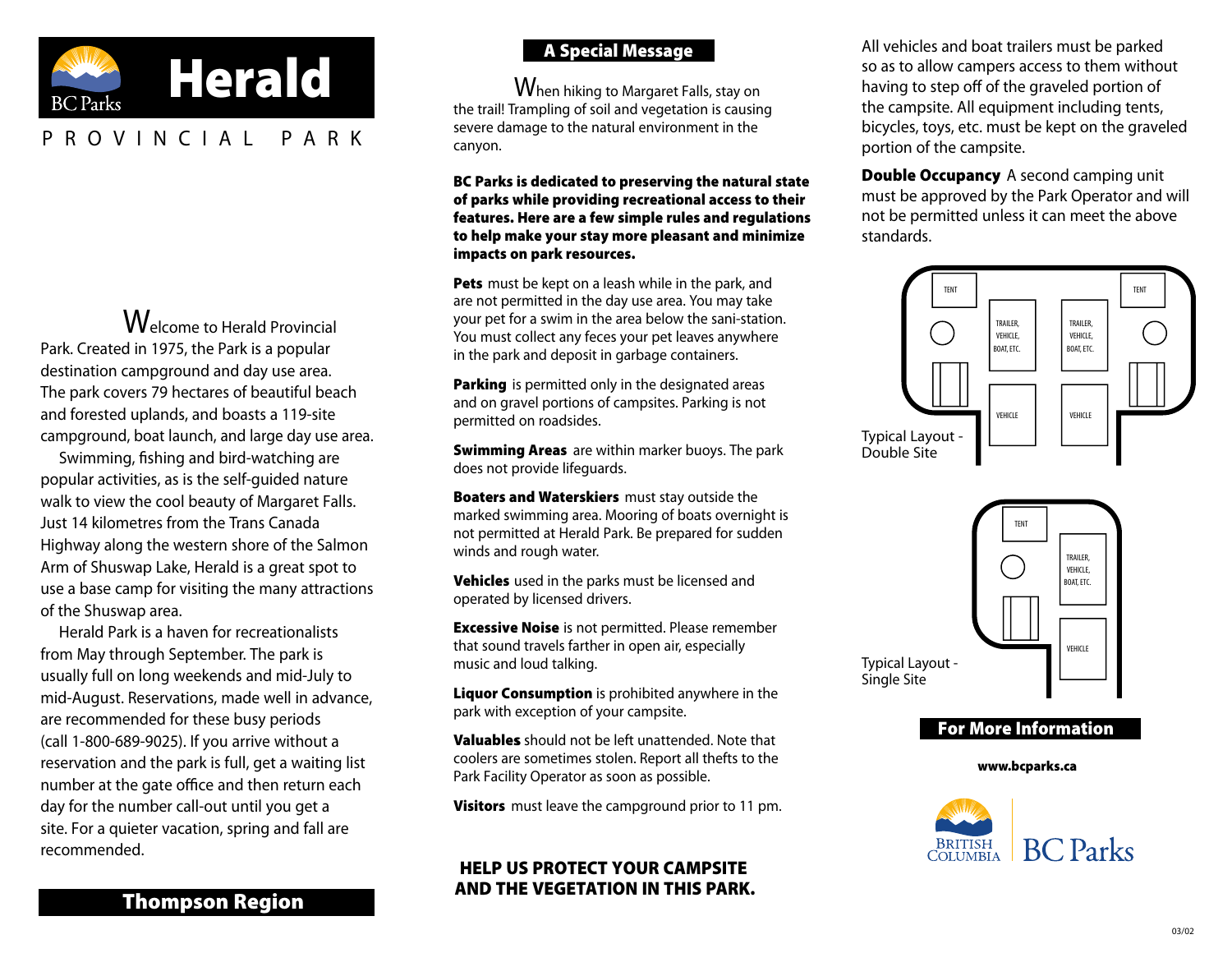## Campground Information

Length of Stay is limited to a total of 14 days per year.

Check-out Time is 11:00 am. If a campsite has not been re-registered by this time it may be reassigned, unless special arrangements have been made with park operators.

Reservations can be made by calling Discover Camping at 1-800-689-9025 (689-9025 in Greater Vancouver). Reservations cannot be made at the park.

Camping Fees and Party Size - Due to wear and tear, maintenance and conservation factors within our parks, limits must be placed on the party size, ie. the number of people and vehicles each campsite can accommodate.

Camping fees are on a "camping party" basis. "Party" means: one to four persons, 16 years of age or older, up to a maximum of 8 people (including children).

There is a maximum of one vehicle per party, (including a trailer). An additional vehicle will require payment of half the campsite fee.

Only one party is allowed per campsite unless authorized by the Park Facility Operator. Remember, if you arrive with more people or vehicles than you have reserved for, accommodations may not be available.

Quiet Time is from 10:00 pm to 7:00 am. Please do not operate equipment such as generators unless authorized.

Tents and Equipment must remain on the gravel portion of your campsite.

Campfires must not exceed half a metre in height and must not be unattended. Leave any dead trees, branches, etc. where they lay. Firewood can be purchased from the Park Facility Operator. Fires are not permitted in the day use area. Bring coals and use one of the pedestal barbecues.

Barbecues, Hibachis and Campstoves must be used on the ground, not on picnic tables.

Trees and Shrubs are easily damaged. Stay on roads and trails to avoid trampling of vegetation. Do not cut trees or shrubs for wiener sticks or use them for clothesline supports. Do not pick the flowers, berries, foliage etc.

Grey Water (sink water) must be dumped in the drains under the water taps at the woodpiles, or in the sani-station. It cannot be dumped on the ground, in the forest, in the creek, or in the lake.

Recycling Containers are located at the garbage corrals for all your refundable containers. If you wish to recycle other items such as paper, tin, or clear glass there is a station at the shower building.

# Reinecker Creek Self-Guiding Nature Trail

This self-guiding nature trail takes you from the outlet of Reinecker Creek to Margaret Falls. The map in this handout shows the locations of the interpretive stops. Information corresponding to each stop is given below.

### IMPORTANT NOTICE FOR TRAIL USERS:

Severe damage is being done to the ground cover vegetation and trees in the canyon by foot traffic off the trail. This is resulting in increased erosion and will soon permanently alter the environment along the trail. Stay on the trail! Failure to comply will result in prosecution and eviction from the park.

#### Stop 1. Getting Around Shuswap Lake

Canoes carried the first Europeans here, but by the 1870's paddle wheelers frequently transported people between Kamloops and communities on the lake. The Canadian Pacific railway, and later an expanded road system, resulted in a much easier movement of people and goods. Starting in the 1950's, the increase of private cars brought a new industry to Shuswap Lake: summer recreation.

#### Stop 2. A Tree Called Douglas

The Douglas-fir is best distinguished by its cone with the three forked bracts that stick between each cone scale. Seeds are released when the cone dries and opens. On older trees such as this, the bark becomes thick and deeply furrowed, the tough, thick bark making them fire resistant. Specimens of this large size are now rarely seen because they are so valuable as timber.

#### Stop 3. Sunshine, Shade and Trees

In the drier, sunny places, such as along the lake shore, grow trees like the ponderosa pine, typical of the valleys south and west of the park. Most of the park is in the lee of Bastion Mountain, where protection from the afternoon sun allows growth of trees typical of the wetter, cooler Columbia Mountains east of here: western hemlock, western red cedar and western white pine.

#### Stop 4. Shuswap Homestead Life

In the late 1800's, Dr. Herald, a young Vancouver physician, realized his health was suffering from the wet coastal weather and decided to settle in the Shuswap area. In the fall of 1905, he bought this farm from the Reinecker family. The Herald family grew tomatoes, potatoes, onions, raspberries and apples. They also grew grains to feed 10 Jersey cows. One year spoiled milk was dumped on the vegetable garden, and the result was a 360 pound pumpkin! The Heralds sold any surplus produce in the town of Canoe, a short trip across the lake (a good road did not reach the farm until 1954). They shipped some produce, like raspberries, by rail to Calgary.

#### Stop 5. Family Life

Dundas and Edith Herald prospered and raised three children: Jessie, James and Arthur. They were educated at home and took piano lessons. (A piano was brought in from Alberta, shipped by rail to Canoe and across the lake by scow, then hauled up the hill). Jessie, the oldest child, lived here all her life. She loved animals and compiled a list of over 70 species of birds that she saw on the farm. The Herald family sold the 66 hectare farm to the government of British Columbia in 1975 and it became Herald Provincial Park.

#### Stop 6. Entering the Canyon

We are about to enter a spectacular canyon. Three plant species, Douglas-maple, gooseberry and red osier dogwood, flourish in the stable but damp conditions along this creek bank.

#### Stop 7. Cedars and Water Power

The canyon's calcium-rich soils are a perfect growing medium for cedars and have resulted in these mighty trees dominating the area. Below the bridge are the remains of a dam built by the Herald family. The water (carried to the farm by flume) was used to irrigate crops, to cool a root cellar where dairy supplies were stored and to power various labour-saving machines for chores such as sawing planks and sharpening tools.

#### Stop 8. The Bedrock Story

The limestone bedrock of this canyon originated at the bottom of a prehistoric ocean. Skeletal remains of small organisms accumulated on the ocean floor 550 million years ago and gradually hardened into limestone, now 300 to 600 metres above sea level. How did this happen? The earth's surface is divided into rock "plates", that move, very slowly, over millions of years. The plate containing the limestone collided with another plate about 128 million years ago, forcing the limestone up to its present position. Cracks were filled with calcite that was dissolved into limestone. The calcite crystallized to become the white veins you see today.

#### Stop 9. A Wet World

Plants that thrive in the moist, humid shade now begin to dominate. The plants include thimbleberry, foamflower, mosses, tiger lily and northern bedstraw. Some, like the foamflower, are found in drier areas in the park but they bloom longer and grow more luxuriantly in the canyon.

#### Stop 10. Devil's Playground

A common plant of the interior wetbelt, devil's club is named for the many spines found along the stems and underside of the leaves. Getting these spines in your skin can cause irritation or even allergic reaction. The large leaves trap as much light as possible, an important asset in the shady forest understory. White flowers bloom in the last two weeks in June with clumps of bright red berries appearing later in the summer.

#### Stop 11. Margaret Falls

Margaret Falls is named after the first white woman to see this impressive falls. The water originates at the top of Bastion Mountain that lies directly to the west, and follows a fault in the limestone. The spray of the falls keeps the vegetation moist and allows the mosses that adorn many of the cedars to survive.

CAUTION: STAY ON THE TRAIL! ATTEMPTING TO CLIMB BESIDE THE FALLS WITH ITS STEEP, WET CONDITIONS COULD RESULT IN INJURY AND, IT DAMAGES THE SOIL AND VEGETATION. FAILURE TO COMPLY WILL RESULT IN PROSECUTION AND EVICTION FROM THE PARK.